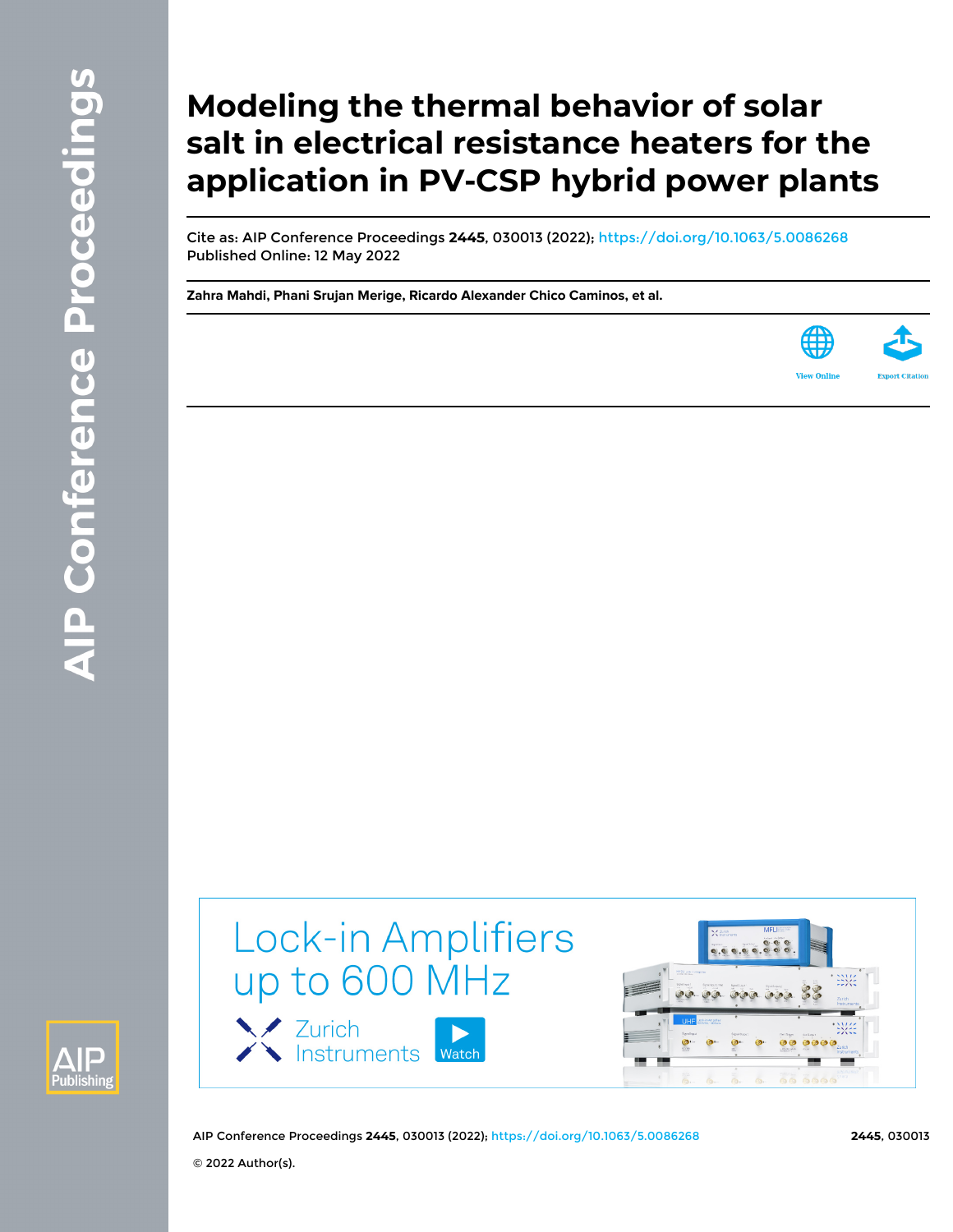# **Modeling the Thermal Behavior of Solar Salt in Electrical Resistance Heaters for the Application in PV-CSP Hybrid Power Plants**

Zahra Mahdi<sup>1, a)</sup>, Phani Srujan Merige<sup>1</sup>, Ricardo Alexander Chico Caminos<sup>1</sup>, Pascal Schmitz<sup>1</sup>, Ulf Herrmann<sup>1</sup>, Cristiano Teixeira Boura<sup>1</sup>, Mark Schmitz<sup>2</sup>, Hans Gielen<sup>2</sup>, Yibekal Gedle<sup>2</sup>, Jürgen Dersch<sup>3</sup>

1 *Solar-Institut Jülich of the Aachen University of Applied Sciences (SIJ), Heinrich-Mussmann-Str. 5, 52428 Jülich, Germany.*

> <sup>2</sup>TSK Flagsol Engineering GmbH, Anna-Schneider-Steig 10, 50678 Köln, Germany. 3 *DLR Institute of Solar Research, Linder Höhe, 51147 Köln, Germany.*

> > a) Corresponding author: mahdi $@sij.fh$ -aachen.de

**Abstract.** Concentrated Solar Power (CSP) systems are able to store energy cost-effectively in their integrated thermal energy storage (TES). By intelligently combining Photovoltaics (PV) systems with CSP, a further cost reduction of solar power plants is expected, as well as an increase in dispatchability and flexibility of power generation. PV-powered Resistance Heaters (RH) can be deployed to raise the temperature of the molten salt hot storage from 385 °C up to 565 °C in a Parabolic Trough Collector (PTC) plant. To avoid freezing and decomposition of molten salt, the temperature distribution in the electrical resistance heater is investigated in the present study. For this purpose, a RH has been modeled and CFD simulations have been performed. The simulation results show that the hottest regions occur on the electric rod surface behind the last baffle. A technical optimization was performed by adjusting three parameters: Shell-baffle clearance, electric rod-baffle clearance and number of baffles. After the technical optimization was carried out, the temperature difference between the maximum temperature and the average outlet temperature of the salt is within the acceptable limits, thus critical salt decomposition has been avoided. Additionally, the CFD simulations results were analyzed and compared with results obtained with a one-dimensional model in Modelica.

#### **INTRODUCTION**

Concentrated Solar Power (CSP) and Photovoltaics (PV) are the two main technologies to convert solar energy into electricity. Solar PV has already reached grid parity in many countries, but large scale electrical storage technologies are currently not available or relatively expensive. Thermal energy from concentrating collector systems, on the other hand, can be easily stored, and the conversion of heat into electricity can take place in line with demand in the conventional steam power block of the CSP system. However, electricity from CSP is currently more expensive than PV electricity, in case there are no additional incentives for storage. The smart integration of both technologies into a single hybrid system can lead to a cost-effective solution for flexible and reliable solar power production. [1,2]

Different PV-CSP configurations are currently developed in a number of projects, but so far, hybridization has been limited to a common feed from the separate systems into the power grid. [3,4] A more effective hybridization could be achieved by coupling the systems by means of a power to heat (P2H) unit (e.g. Resistance Heater (RH) or High Temperature Heat Pump (HT HP)) and by optimizing the integration of both systems. [2,3,5–7] The investigation of a RH for the integration in PV-CSP hybrid power plants is one of the main aims of the ongoing project SWS, which is carried out in cooperation between SIJ, TSK Flagsol and DLR.

> *SolarPACES 2020* AIP Conf. Proc. 2445, 030013-1–030013-8; https://doi.org/10.1063/5.0086268 Published by AIP Publishing. 978-0-7354-4195-8/\$30.00

> > 030013-1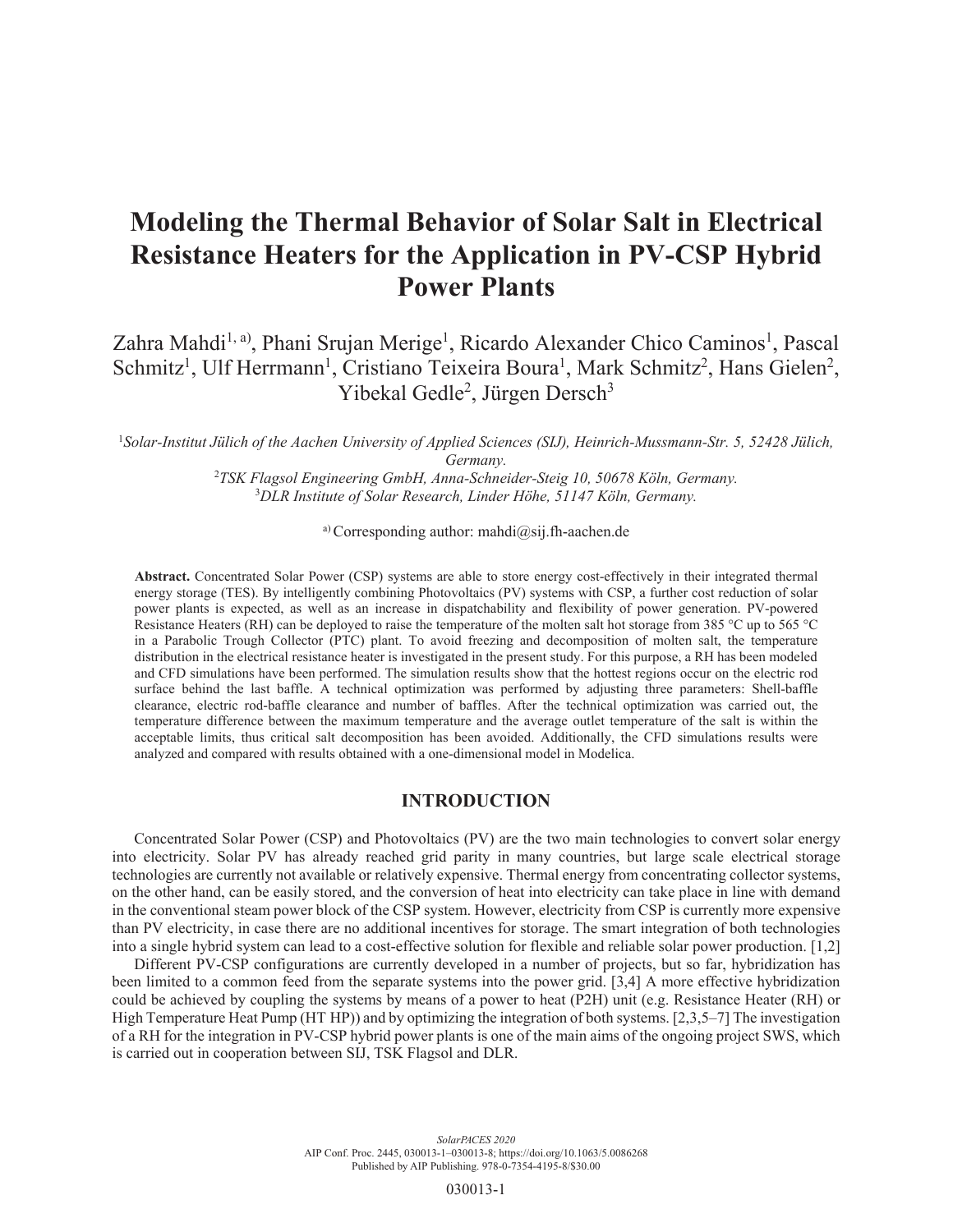The only PV-CSP power plant designed as a fully integrated individual system is the "Noor Midelt I" project in Morocco, which has been announced in May 2019. The plant, which will have a total installed capacity of 800 MWel, is the world's first fully hybrid PV-CSP power plant. [8]

### **APPROACH**

Parabolic trough collector (PTC) systems commonly utilize thermal oil as heat transfer fluid (HTF) and operate with a maximum temperature of 393 °C. Molten salt allows higher operating temperatures, thus improving the power block efficiency of the system. RH can be deployed to raise the temperature of the molten salt hot storage to 565 °C in a PTC plant. A PV field can supply the power for the RH, therefore storing the PV electricity cost-effectively in the molten salt thermal storage. The molten salt is heated up in the RH to 565 °C after it has been preheated in an oil-salt heat exchanger to less than 393 °C. The salt is then stored in the thermal energy storage. A schematic diagram of such system is shown in Fig. 1.

The so-called solar salt is the most utilized commercial molten salt in CSP systems, and is also subject of the present study. Solar salt can be used over a temperature range of 260 °C to approximately 565 °C. As temperature decreases below this range, the salt crystallizes at 238 °C and as it increases beyond 565 °C, the salt starts to decompose and loses its thermal stability at about 600 °C [9]. Therefore, the goal of the present study is to investigate a resistance heater with molten salt in CFD simulations, to determine the temperature distribution and the occurrence of uneven heating areas, especially the hot spots. In the present study, a RH has been designed specifically for the application with solar salt for solar power plants and a series of CFD simulations have been performed to optimize it from a technical point of view.



**FIGURE 1.** System configuration of a PV-CSP hybrid power plant together with TES and RH

#### **MODELING AND SIMULATION**

#### **CFD Analysis**

A 3D model of a RH was created and simulated in ANSYS® FLUENT. The left section in Fig. 2 shows the main components of an electric resistance heater in a cross-sectional view, whereas on the right side the arrangement and connections of electric rods and baffles along the RH length are illustrated.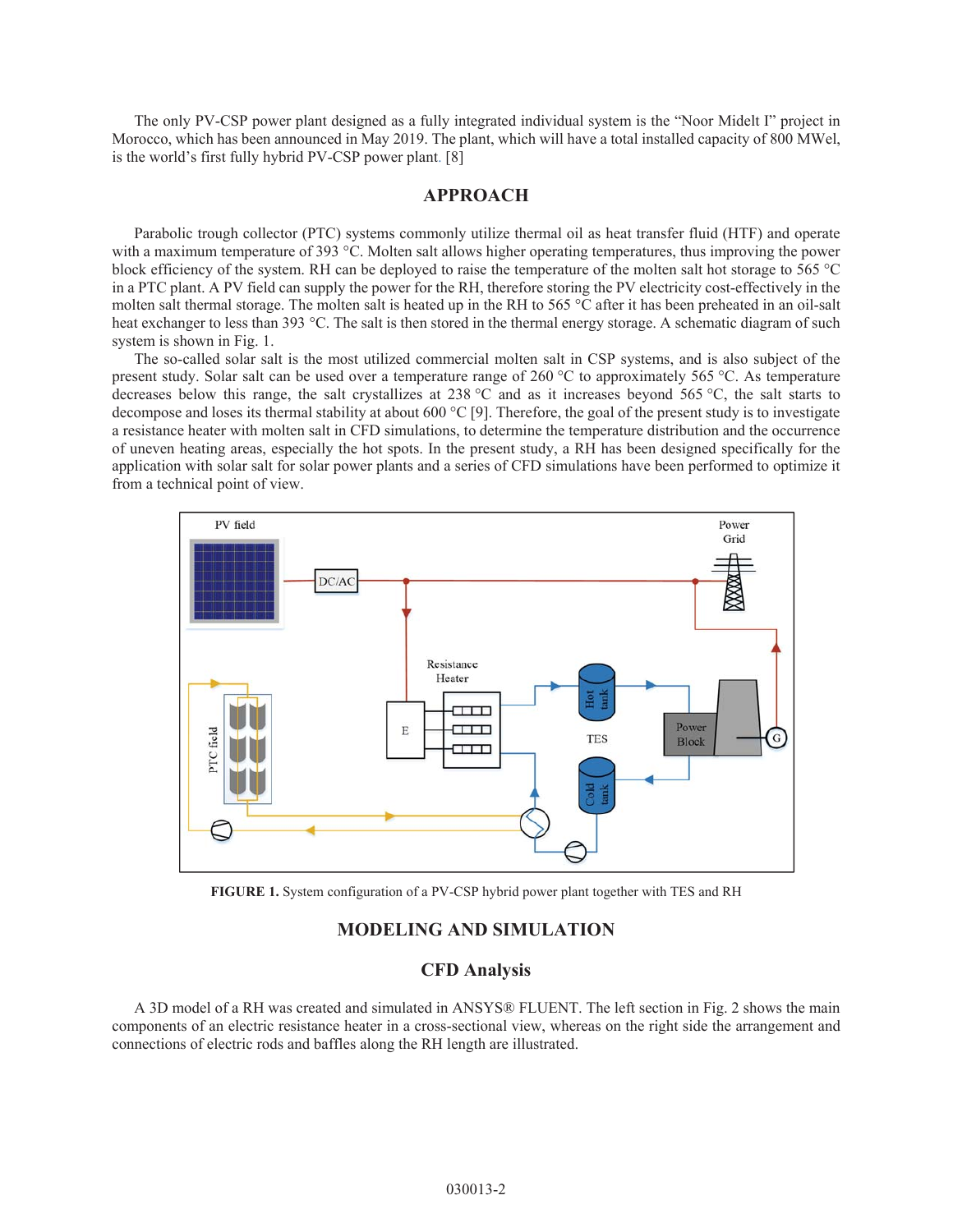

**FIGURE 2.** Left: Cross-sectional view of the electrical resistance heater; Right: (a) Isometric view of electric rods and baffles arrangement, (b) Front view of electric rods

The design of the RH is based on a shell and tube heat exchanger [10] in which the second fluid in the tubes is replaced by the electric rods. Baffles have been applied to increase the turbulence of the fluid flow. A power of 600 kW has been assumed for the model, which represents a rather small RH to avoid very large computing times. In this model, there are 150 e-rods and the RH has a length of 2 m. For simplification, the U-bends of the rods have not been considered in the simulations. The physical properties of the heating fluid are those of the solar salt (a mixture of 60 wt.  $\%$  NaNO<sub>3</sub> and 40 wt.  $\%$  KNO<sub>3</sub>).

The surface load is assumed to be 40,000 W/m<sup>2</sup> and the mass flow rate of the salt is 20 kg/s to have a Reynolds number of approx. 10,000, which corresponds to a fully turbulent model. The outlet temperature was kept at 560 °C, so the inlet temperature has been calculated reversely for the reference model and then kept constant at 541.6 °C for all the rest. The term 'baffle cut' which is used to specify the dimensions of a segmental baffle, is the height of the segment removed to form the baffle and is expressed in percentage. In general, a baffle cut of 20-25% is considered optimum, to give good heat transfer rates without excessive pressure drop. [11] For the following simulations a baffle cut of 22% has been assumed.

In Tab. 1, the design parameters of the system are shown. The shell and the baffles are made of steel and the e-rods of incoloy-800.

| <b>Parameter</b>          | Value |
|---------------------------|-------|
| No. of e-rods             | 150   |
| Diameter of e-rod [mm]    | 16    |
| Length of e-rod [mm]      | 2000  |
| Tube bundle diameter [mm] | 380   |
| Shell inner diameter [mm] | 392   |
| Shell thickness [mm]      | 3.2   |
| Shell outer diameter [mm] | 398.4 |
| Baffle diameter [mm]      | 390.4 |
| Baffle cut [%]            | 22    |

**TABLE 1.** Basic design parameters of the RH model

The mesh element selected for the models is tetrahedron. These elements are highly adaptive to mesh refinement, fit better for a complex geometry and help capture small variations in fluid flow. The quality of the mesh has been evaluated with the parameters Aspect Ratio, Skewness and Orthogonal Quality. The Aspect Ratio and Skewness have a maximum value of 1.86 and 0.22 respectively and the Orthogonal Quality is approximately 0.76 for the models. The  $Y^+$  is ca. 157.5. These values ensure an acceptable and good quality mesh for the models, which result in convergence of the simulations with high stability and accuracy. [12]

The models have been optimized according to three different design parameters:

- 1. Shell-baffle clearances (SBC) between 0.6 and 6.4 mm.
- 2. E-rod-baffle clearances (EBC) between 0.6 and 6.4 mm.
- 3. Number of baffles between 5 to 11.

The clearances are shown in Fig. 3 for a better understanding.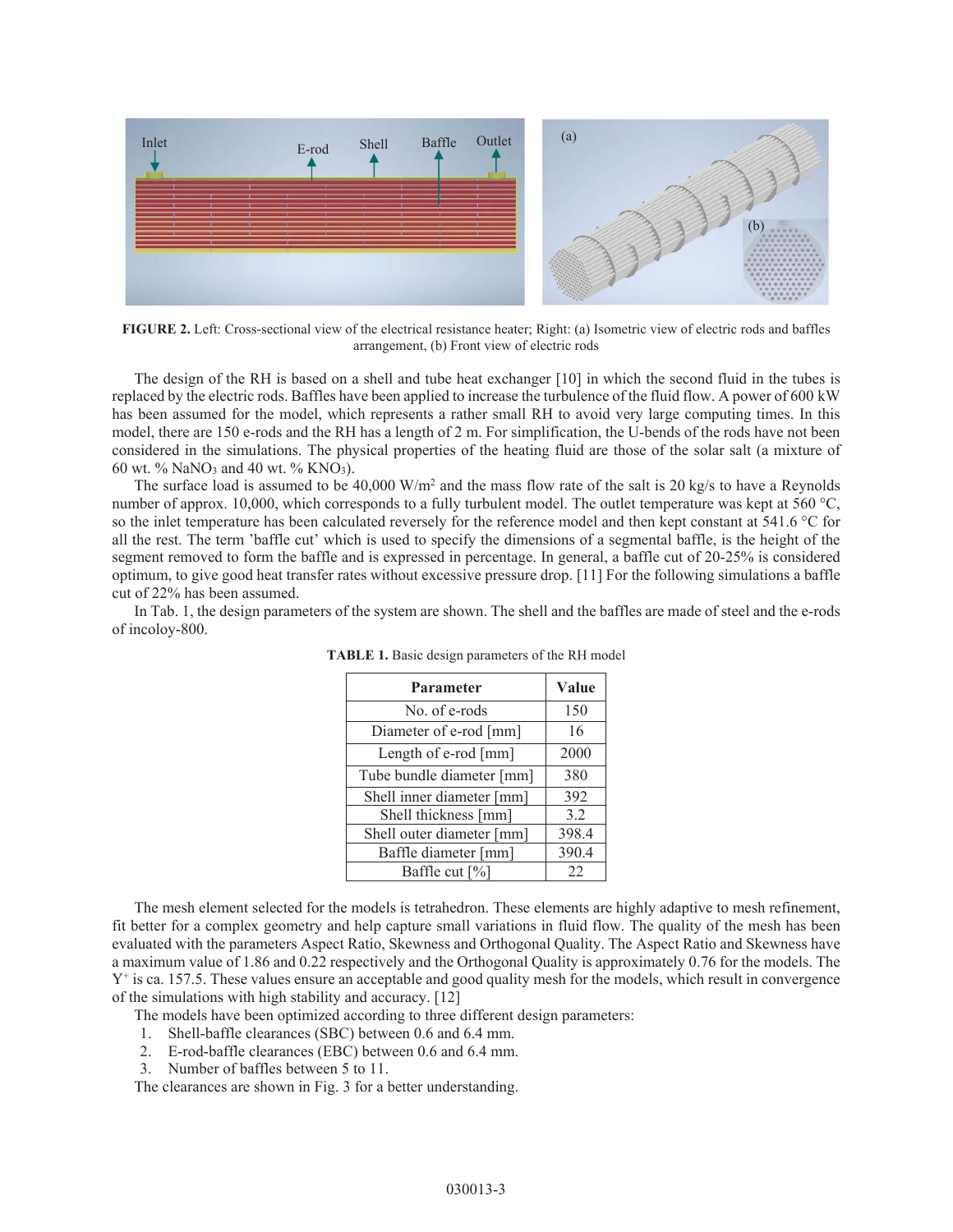

**FIGURE 3.** The magnified optimization parameters of SBC and EBC

The simulations have been performed for the 3D model for constant inlet temperatures and mass flow rates. For the outer surface of the electric rods, a shell conduction approach was applied with constant heat flow rates. The reference model has a value of 0.8 mm for both EBC and SBC and the number of baffles of 5. Therefore, for each parameter study, two of the values have been kept constant at the reference value and the third one has been swept. For all the simulations, the average outlet temperatures as well as the maximum reached temperature in the whole heater were compared. Up to this point, the optimization goal was to get as close as possible to the outlet temperature of 560 °C and minimize the maximum temperatures reached.

The results of the simulations for different EBC and SBC are shown in Fig. 4 (a) and (b), respectively.



**FIGURE 4.** Optimization results of the simulations with different (a) EBC and (b) SBC

As it can be seen in Fig. 4 (a), for an EBC of 1.6 mm, the maximum temperature reached in the system has the smallest value, which is fulfilling the optimization aim. For smaller clearances, the hot spots occur behind the baffles and for larger EBC, the turbulences will not occur as expected.

For the simulation results in Fig. 4 (b), the maximum reached temperatures for the cases with a SBC of 1.6 and 3.2 mm show almost the same results, although for the case with a SBC of 3.2 mm, the outlet temperature has slightly dropped. For this reason, the case with 1.6 mm SBC has been chosen as the optimized case.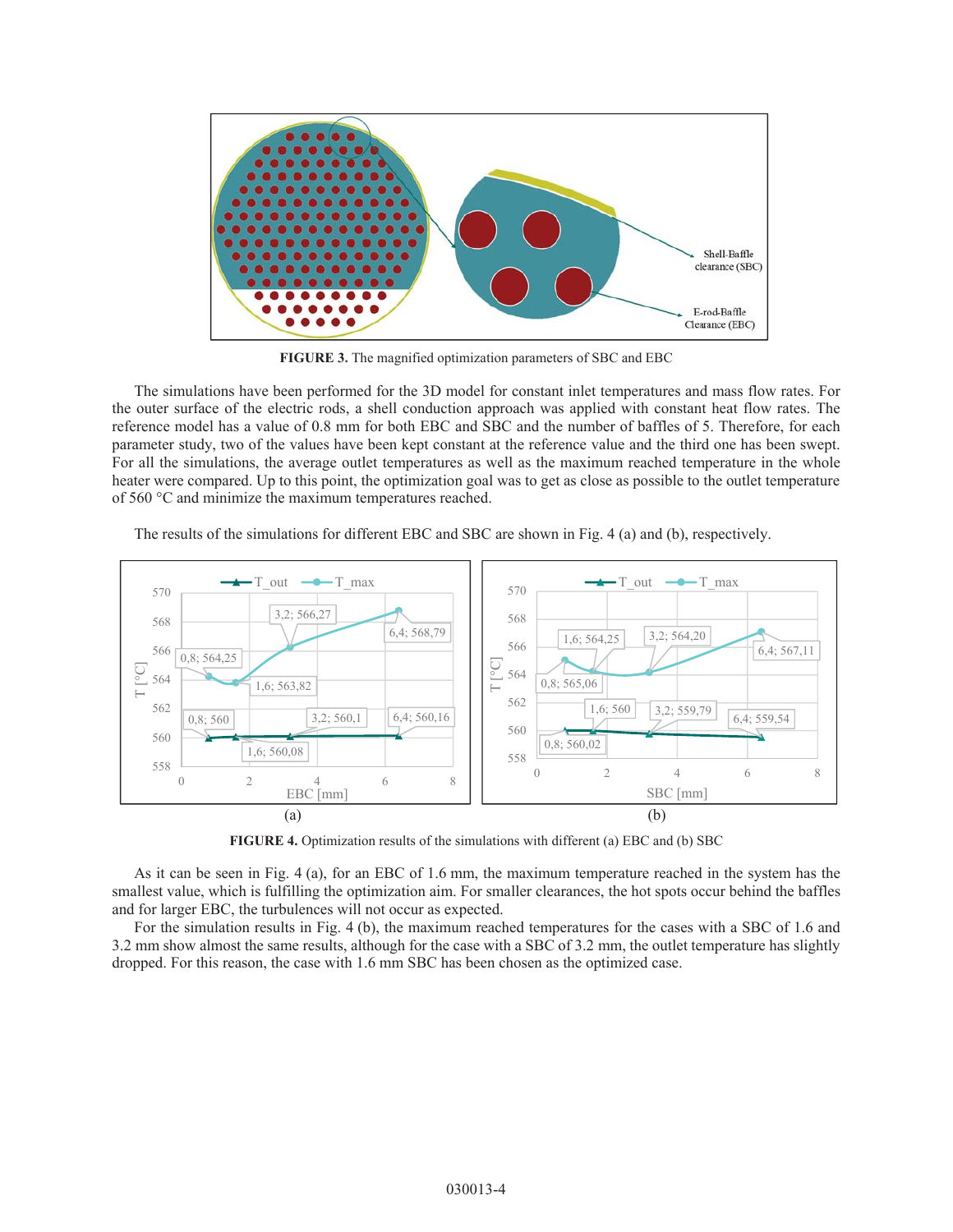

**FIGURE 5.** Optimization results of the simulations with different number of baffles

Figure 5 shows the results for the last case, i.e. the simulations with different number of baffles. As it can be seen, the maximum reached temperature is decreasing with increasing number of baffles, although the changes are becoming rather small. In order to verify the simulation model with a Dymola® model in the next step, it was necessary to keep the distances between the baffles constant. Therefore, it was not possible to simulate a larger number of baffles, as the baffles interfere with the inlet and outlet sectors. Hence, the model with 11 baffles has been chosen here as the optimized case.

Table 2 shows a summary of the optimization values together with the results of the simulation of the optimized model. The average outlet temperature in this case is almost 560 °C and the maximum reached temperature has a value of 563.37 °C. The average heat transfer coefficient is about 3000 W/m<sup>2</sup>K and the pressure drop is in the acceptable range defined in [13].

| Optimization value | <b>Parameter</b>              | Value   |
|--------------------|-------------------------------|---------|
|                    | $EBC$ [mm]                    | 1.6     |
|                    | SBC [mm]                      | 1.6     |
|                    | No. of baffles                | 11      |
| Results            | T out $[^{\circ}C]$           | 559.97  |
|                    | T max $\lceil \circ C \rceil$ | 563.37  |
|                    | $h$ [W/m <sup>2</sup> K]      | 3070.95 |
|                    | Pressure drop [bar]           | 0.141   |

**TABLE 2.** Values of the selected parameters of the optimized model

Figure 6 shows the temperature distribution of the optimized model. On the left side, an axial cross section in the middle of the heater is shown, whereas on the right side the radial cross section after the last baffle is illustrated. As it can be seen the maximum reached temperatures occur after the last baffle near the e-rods especially on the sides of the heater and where the baffle cut ends.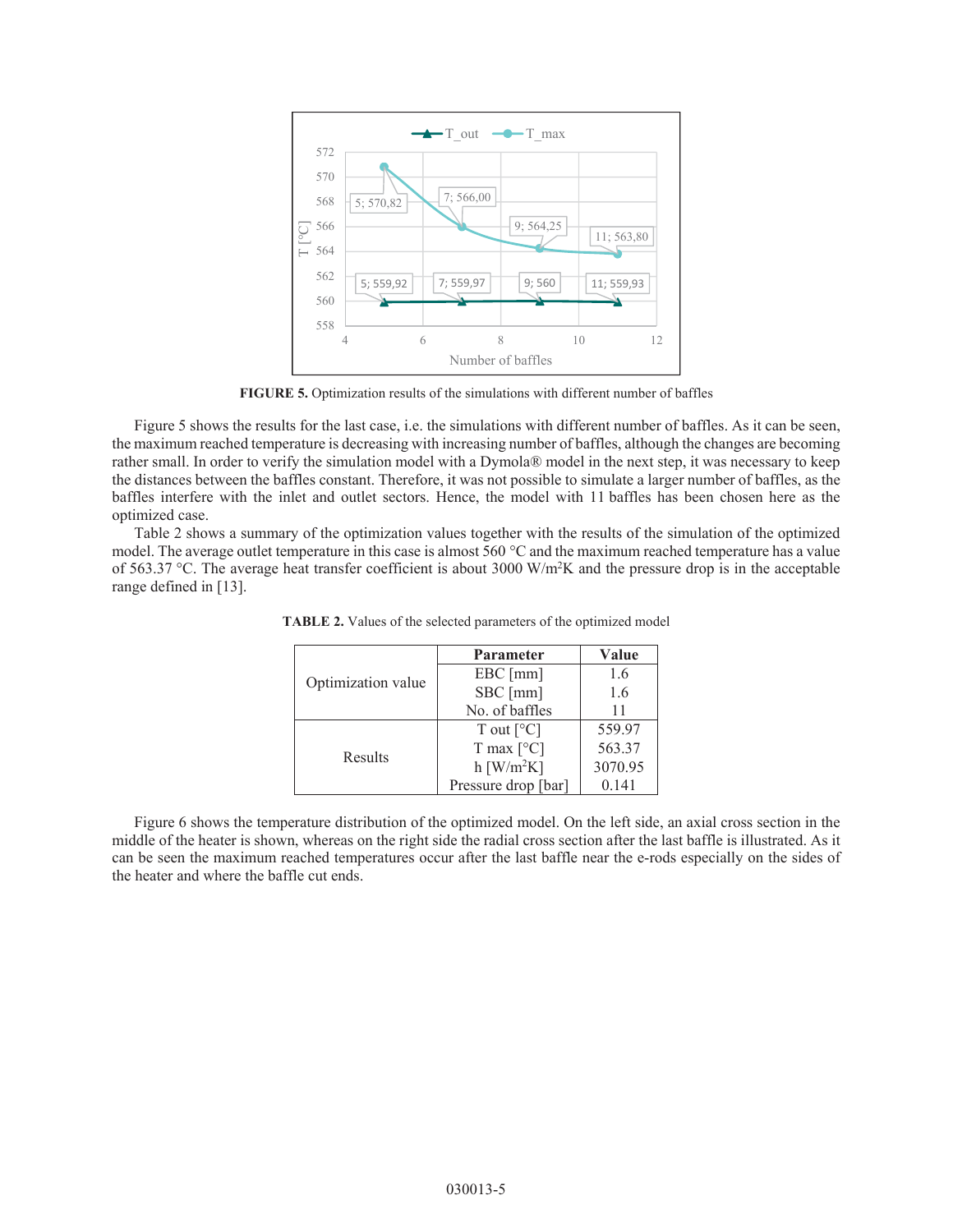

**FIGURE 6.** Temperature distribution of the molten salt in the heater from (left) axial cross section view and (right) radial cross section view

#### **Model Verification**

A detailed dynamic simulation model of the electric heater using the Modelica programming language in Dymola® has been developed to verify the CFD simulation results. The model combines the electrical, thermal and flow behavior of the electric heater and its individual components. Both, the CFD and the dynamic model complement each other and comparing the results allows a deeper understanding of the simulation outcomes.

Among other parameters, the model, which is primarily one-dimensional, can simulate the electrical power, the thermal power absorbed by the molten salt, the temperature profiles of the salt and electric rods along the length and the radial temperature distribution within the electric rods. To compute the temperature distributions in the radial direction, the model also includes 2D representations of the system. Each e-rod is built in three layers. The first layer represents the heating wire in the form of an electrical resistance, which is connected to two heat storage components and two thermal conductors from the standard Modelica library. Each pair of components corresponds to one additional layer of the e-rod. The second layer represents the electrical insulation and the last layer corresponds to the metal jacket. The heat transfer between the metal jacket of the e-rod and the molten salt takes place at last. The heat transfer coefficient *h* in the outer area of the tube bundle is calculated using the equations from Gaddis Gnielinski [11], which provide an average convective heat transfer coefficient based on correlations between baffle, shell and tube geometry.

The main geometry parameters of the investigated electric heater in ANSYS® FLUENT were imported into the Dymola® model and the steady state operation was simulated. The resulting average heat transfer coefficient, the Reynolds number and the salt outlet temperature were analyzed and compared to the results of the 3D CFD simulations.

Table 3 shows the relative deviation of the simulation results from the Dymola® model with respect to the CFD model for the optimized model. As seen in Tab. 3 the Reynolds number and the salt outlet temperature from the one-dimensional model show good agreement with the computed values in ANSYS® FLUENT. When comparing the *h* values the deviations show a value of 20.43 %, which is rather high. The large deviation is mainly due to the fact that the geometry of the resistance heater cannot be fully represented in the Dymola® model. For this reason, there is an uncertainty in some of the factors needed for calculating the heat transfer coefficient using the equations from [11], such as the geometry correction factor and the leakage correction factor. Additionally, there is another fact to be considered when comparing both simulation models. In the one-dimensional model, one value of *h* is calculated for each discretized section, whereas the heat transfer coefficient from ANSYS® is computed during post-processing by dividing the area weighted wall heat flux by the difference between the area weighted wall temperature and the wall adjacent temperature at the electric rods.

**TABLE 3.** Relative deviation of the simulated salt outlet temperature (Tout), Reynolds number (Re) and average heat transfer coefficient (h) between Modelica and CFD simulations

| <b>Optimized Model</b>        | Tout | Re   |       |
|-------------------------------|------|------|-------|
| <b>Relative Deviation [%]</b> | 0.27 | 0.69 | 20.43 |

Figure 7 shows the trend of the convective heat transfer coefficient along the length of the electric rod for the optimized model. It is evident from the figure that these coefficients are maximum in close proximity to the baffles.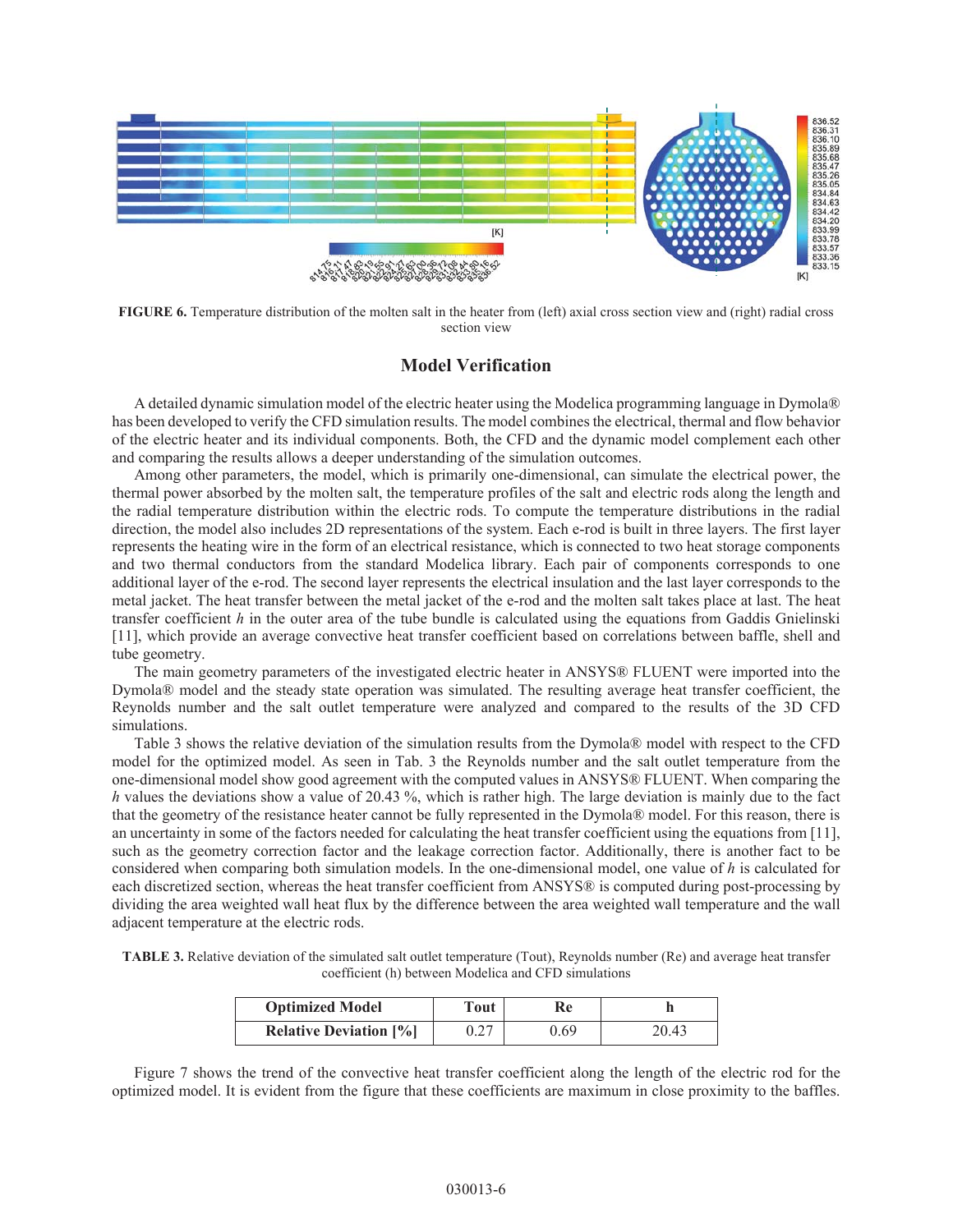One of the aims of the model comparison was to identify the largest sources of uncertainty within the models. The results from the CFD simulation will be utilized to further refine the dynamic simulation model in Dymola® to improve its accuracy. Experimental data will be needed to validate both models.



**FIGURE 7.** Trend of *h* along the length of the electric rod in the reference model

# **CONCLUSION AND OUTLOOK**

A RH has been designed and optimized for the application in PV-CSP hybrid power plants with solar salt as the working fluid and storage medium. CFD simulations have been performed to optimize the model for different SBC, EBC and various number of baffles in order to reduce the inhomogeneity of the temperature distribution in the heater and to avoid the possible hot spots or dead zones along the e-rods in the heater.

Molten salt temperatures have been spotted after the last baffle, which were higher than the outlet temperatures. The maximum reached temperatures were found close to the electric rods in this region, although, the highest temperatures reached in the optimized model, have been less than the maximum allowed temperature for the solar salt. Hence, they don't cause any damages to the system. This means, with the optimized values of the clearances and the number of baffles, the dead zones and hot spots have been avoided behind the baffles.

The CFD simulation results have been compared with the detailed dynamic model in Dymola®. As the next milestone of the project, detailed simulations of the whole system including the PV, CSP, TES and also the discretized dynamic model of the RH are currently being performed at SIJ. The validation of the results with experimental data is in the framework of the ongoing project SWS.

## **ACKNOWLEDGMENTS**

The authors gratefully acknowledge the financial support from the LeitmarktAgentur.NRW and the state government of North Rhine Westphalia.

#### **REFERENCES**

1. IRENA, *Renewable power generation costs in 2019*, <https://www.irena.org/-/media/Files/IRENA/Agency/ Publication/2020/Jun/IRENA\_Costs\_2019\_EN.pdf?la=en&hash=BFAAB4DD2A14EDA7329946F9C3BDA9 CD806C1A8A>.